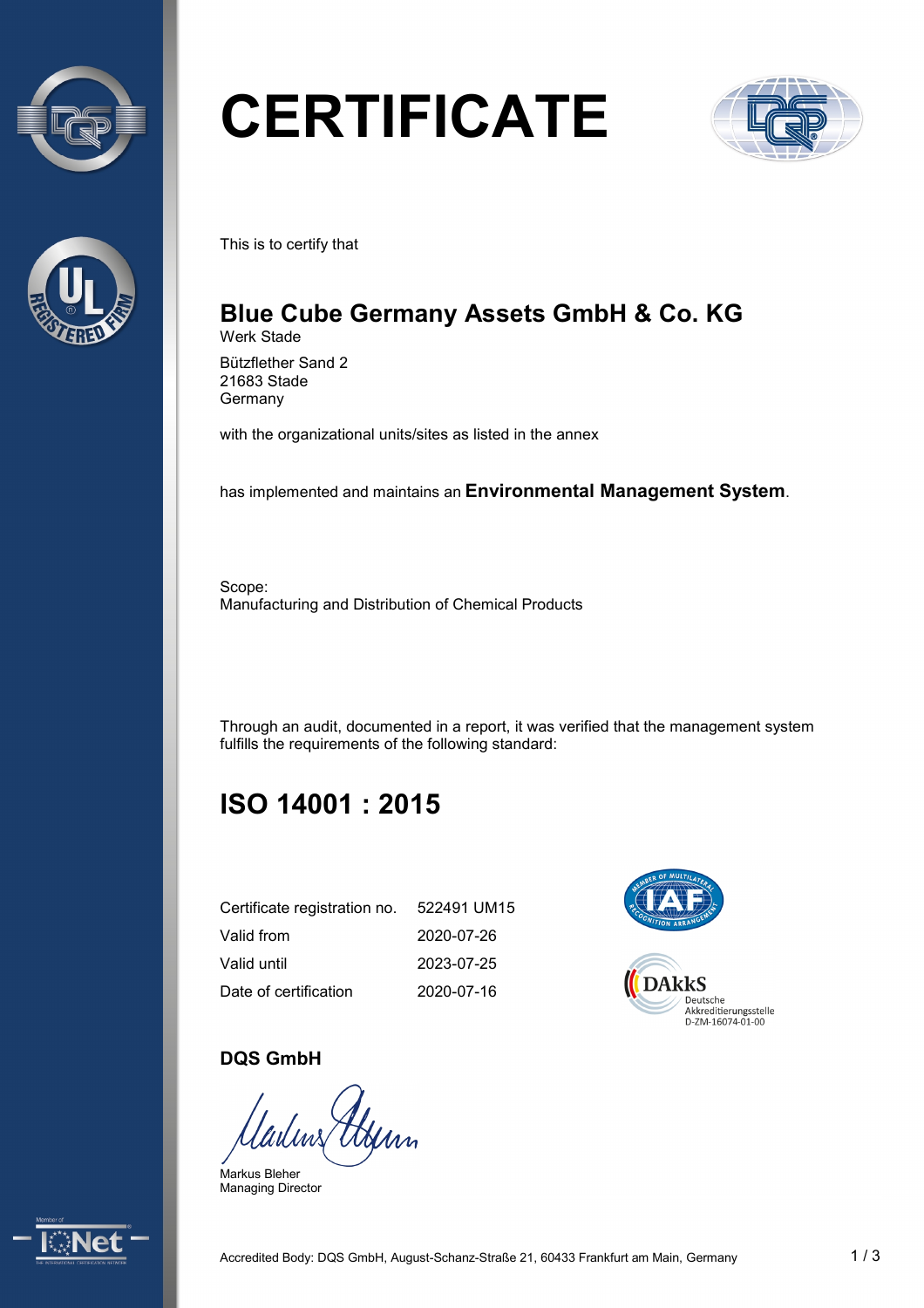



## **Annex to certificate Registration No. 522491 UM15**

#### **Blue Cube Germany Assets GmbH & Co. KG** Werk Stade

Bützflether Sand 2 21683 Stade **Germany** 

**Location Scope**

**546883 Blue Cube Germany Productions GmbH & Co. KG Werk Stade Bützflether Sand 2 21683 Stade Germany** Manufacturing and Distribution of Chemical **Products** 

**537115 Blue Cube Germany Assets GmbH & Co. KG Zentrale Funktionen Stadersand, Haus 2 u. 6 21683 Stade Germany**

Manufacturing and Distribution of Chemical **Products** 

**524666 Blue Cube Germany Assets GmbH & Co.** Sales of Chemical Products **KG Büro Schwalbach Am Kronberger Hang 4 65824 Schwalbach Germany**

**546884 Blue Cube Germany Productions GmbH &** Sales of Chemical Products **Co. KG Büro Schwalbach Am Kronberger Hang 4 65824 Schwalbach Germany**

**070682 Blue Cube Germany Productions GmbH & Co. KG Industriestraße 1 77836 Rheinmünster Germany** Manufacturing and Distribution of Chemical **Products** 



This annex (edition: 2020-07-16) is only valid in connection with the above-mentioned certificate. 2/3